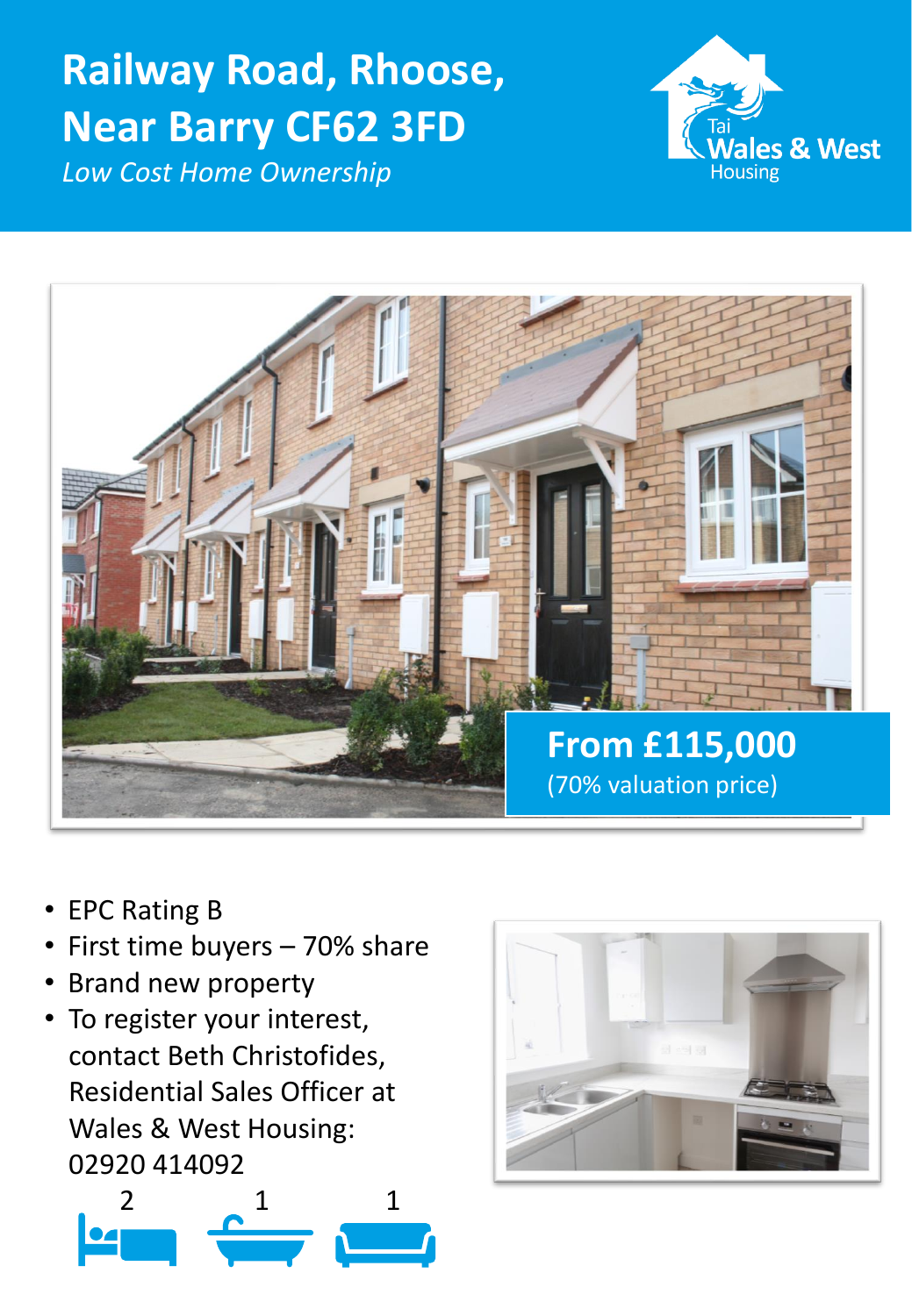

Applicants interested in purchasing this superb home will need to register their interest by contacting Beth Christofides, Residential Sales Officer, at Wales & West Housing on 02920 414092.



# About the property

Two bedroom properties with off road parking. Ground floor cloakroom. Fitted kitchen. Lounge with doors opening to garden. Two bedrooms and bathroom to the first floor. Rear garden. Double glazed and gas central heating.

These brand new homes are offered at 70% of the open market value (subject to certain criteria). Please note the advertised price is the 70% share value. You would own 100% of the property and a legal charge would be held on 30% with no rent or interest payable on the equity share.

# Accommodation

**Entrance Hallway** 

**Kitchen** 9'9" x 5'11" (2.97m x 1.80m)

## **Cloakroom**

**Lounge** 12'10" x 12'1" (3.91m x 3.68m)

## **Landing**

**Bedroom 1** 10'7" x 8'3" (3.23m x 2.51m)

**Bedroom 2** 12'11" x 7' (3.94m x 2.13m)

## **Bathroom**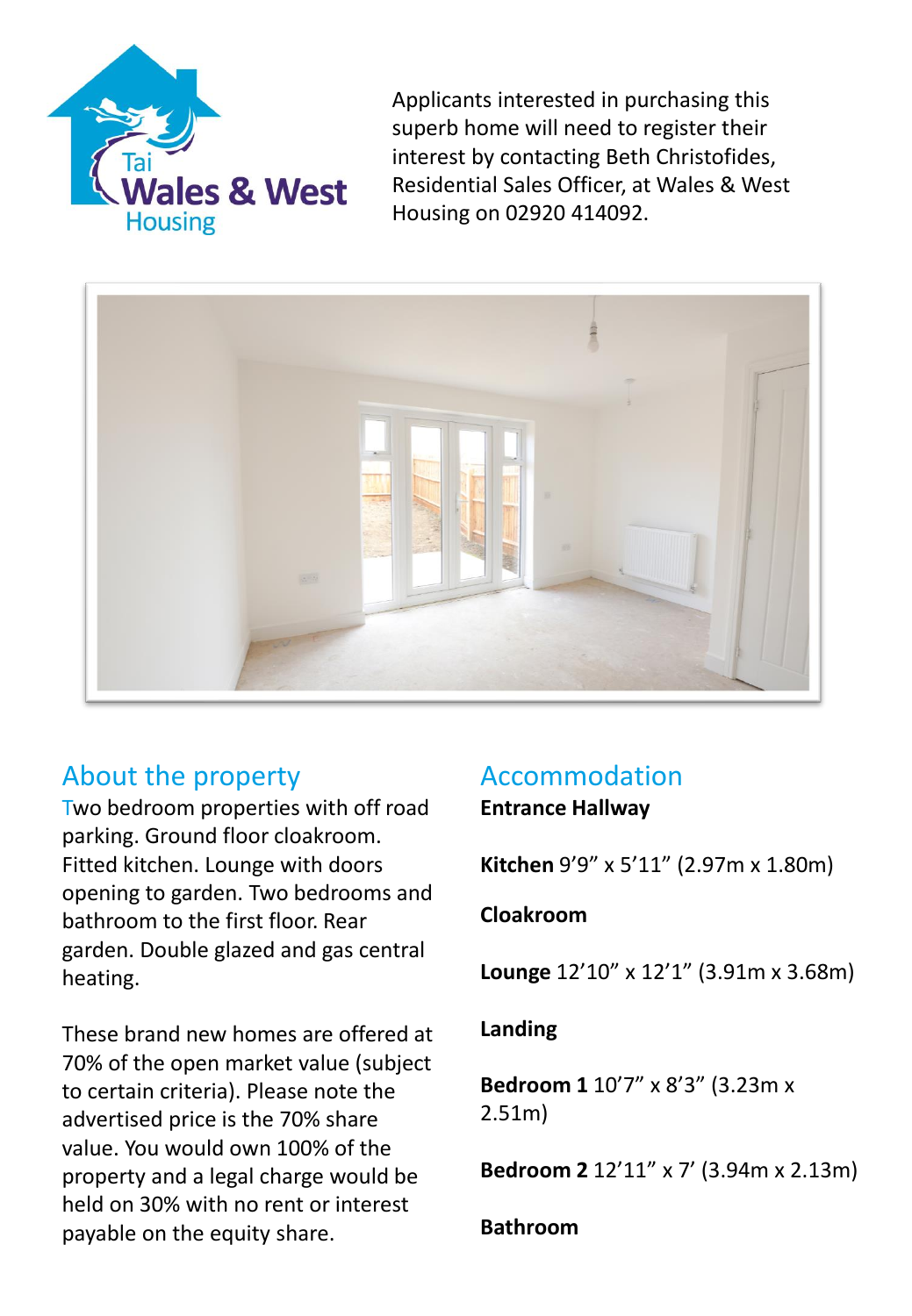

**Plot 214** - 70% = £115,000 – 100% = £164,285 – 2 bedroom mid terrace

**Plot 216** - 70% = £115,000 – 100% = £164,285 – 2 bedroom mid terrace

**Plot 167** - 70% = £116,900 – 100% = £167,000 – 2 bedroom end of terrace SSTC

**Plot 168** - 70% = £115,500 – 100% = £165,000 – 2 bedroom mid terrace

**Plot 169** - 70% = £115,500 – 100% = £165,000 – 2 bedroom mid terrace

**Plot 170** - 70% = £116,900 – 100% = £167,000 – 2 bedroom end of terrace SSTC

**Plot 161** – 70% = £130,200 – 100% = £186,000 – 3 bedroom semidetached SSTC

#### **Disclaimer**

Please note the images provided are for example purposes only. For individual properties an internal inspection is advised.

#### **Criteria**

- Be over the age of 18.
- Be a UK or EU/EEA passport holder or have Indefinite Leave to Remain in the UK.
- Be able to raise a mortgage and be able to afford the financial costs of purchasing a property and paying a mortgage.
- Use the property as their main residence.
- Either be living or working in the Vale of Glamorgan or for those leaving the Armed Forces to have lived in the Vale of Glamorgan for 6 months prior to joining.

For more information on Low Cost Home Ownership visit [www.wwha.co.uk](http://www.wwha.co.uk/)

#### **Please note**

Most mortgage lenders will require at least a 5% deposit based on the 100% purchase price.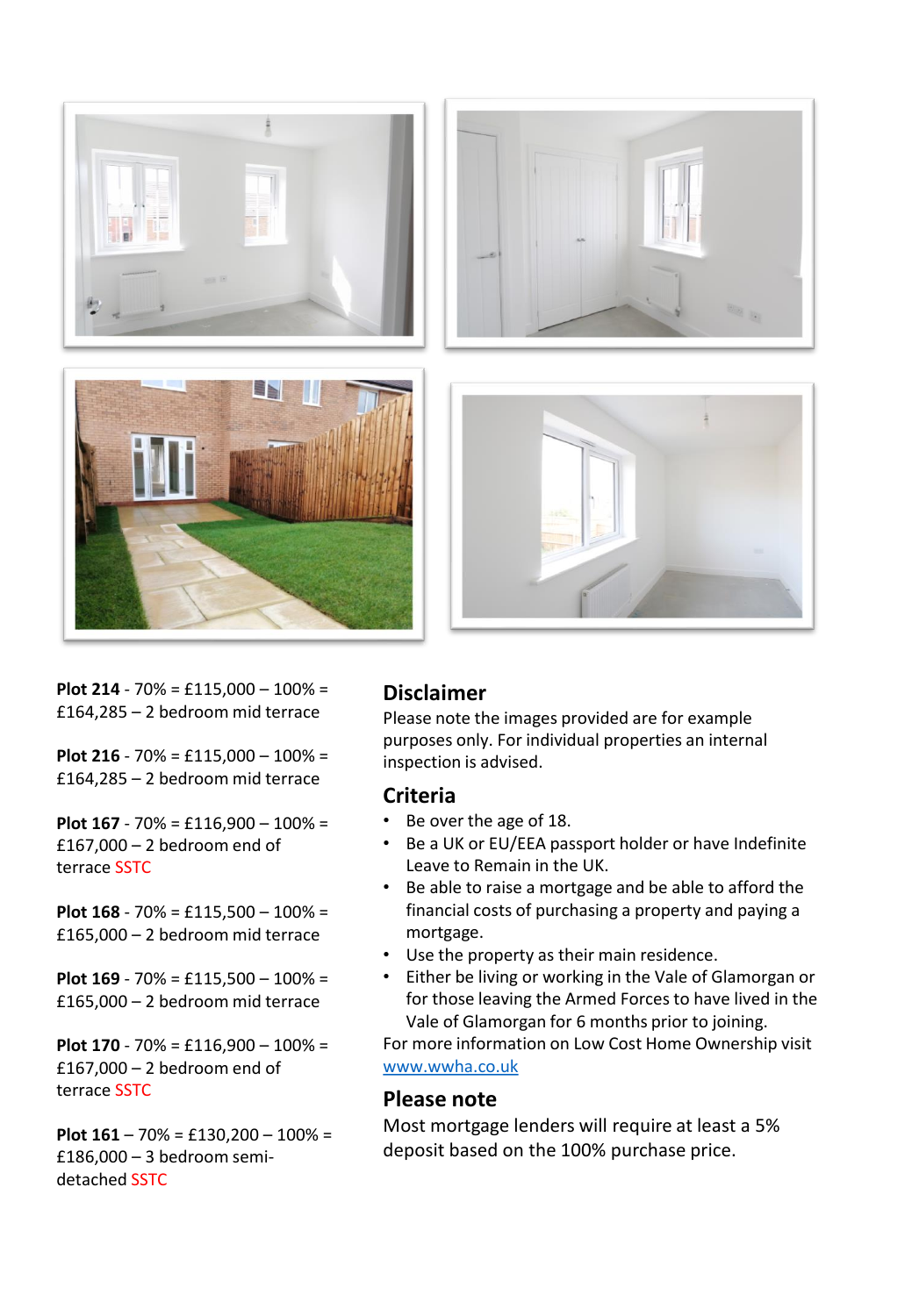

## **Ground Floor**



**First Floor**